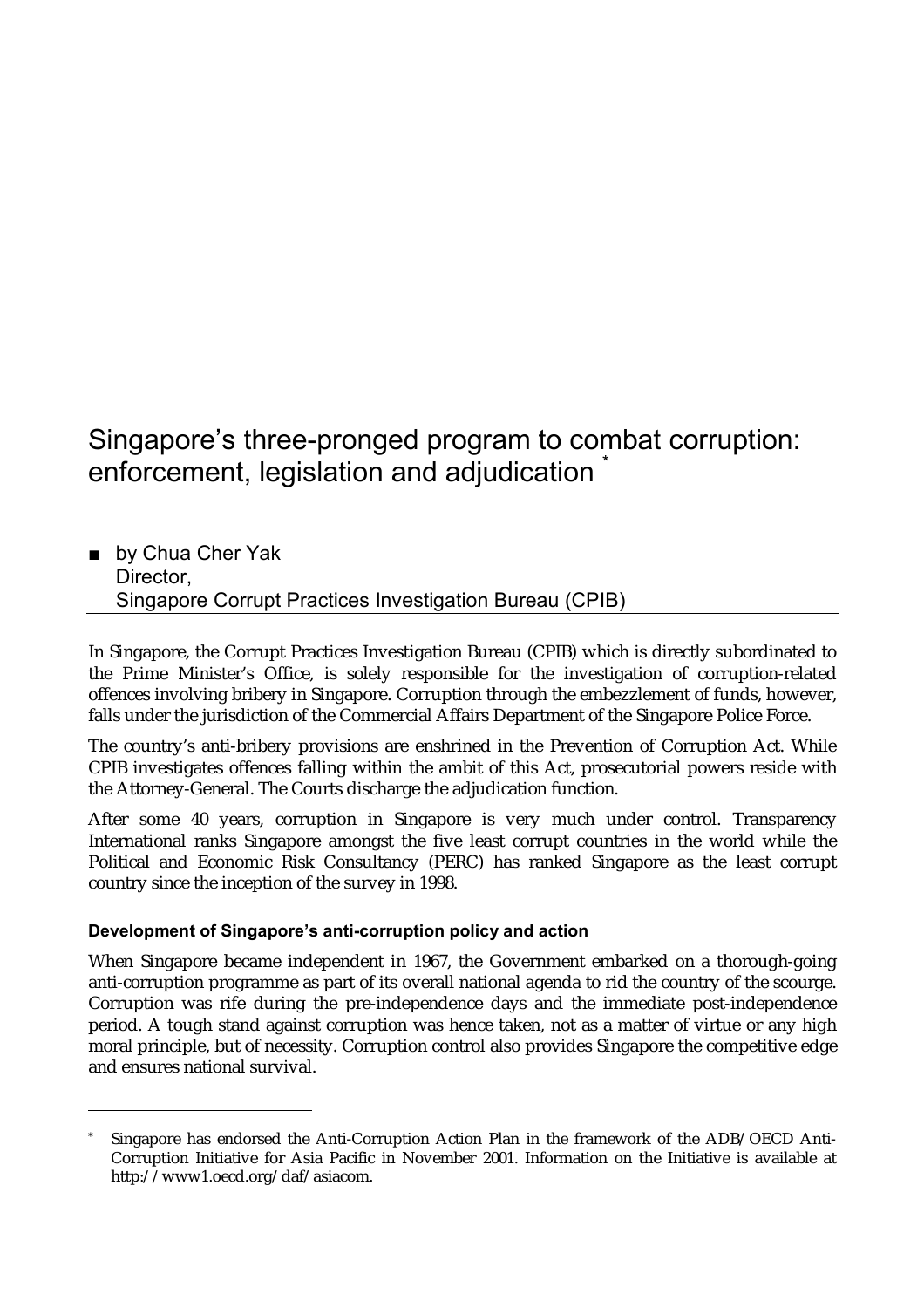A three-pronged reform programme, involving the enforcement, legislation and the judiciary, was launched in the early post-independence years. These reforms were not only sustained over the years but reinvigorated through fresh initiatives periodically. What is described below, therefore, are the on-going efforts over a period of about 40 years.

Greater powers were conferred on the investigators. Independence of action was assured by subordinating the CPIB directly to the Prime Minister so as to block any undue interference from any quarters and to ensure that CPIB does not favour any particular department or agency. Under the wings of the Prime Minister's Office, CPIB was truly able to operate without fear or favour and regardless of colour, creed or station in life. By 1992, CPIB's independence of action was guaranteed by the constitution. It was this independence that enabled CPIB to take action against ministers and high-ranking civil servants all this while. Administrative reforms were undertaken within CPIB in three broad areas to bring about organizational excellence as part of the on-going civil service-wide reforms initiated in May 1995 under the broad umbrella of "Public Service in the 21st Century" (PS 21):

- Enhanced process control so as to better manage investigations, principally through the introduction of performance indicators involving "stretch targets" directed towards the mission of "swift and sure action", case management system, case conference, and a full review of all investigative processes as part of fulfilling ISO 9000 requirements.
- Enhanced personnel practices through the improvement of career opportunities and training, resulting in CPIB being conferred the People Excellence Award.
- Creation of an organizational ethos characterized by an adherence to the core values of tenacity, result-orientedness, devotion, daring, innovativeness, impartiality and teamwork. A system of peer appraisals and staff opinion surveys helped officers to align themselves to these values.

Consequently, CPIB performed well operationally over the years as borne out by the following statistics:

■ Rate at which investigations are completed for the past 5 years shows that the trend has crept up significantly from 92% in 1999 to 99% in 2003:



Fig. 1: Trend of completion-rate of investigations 1999-2003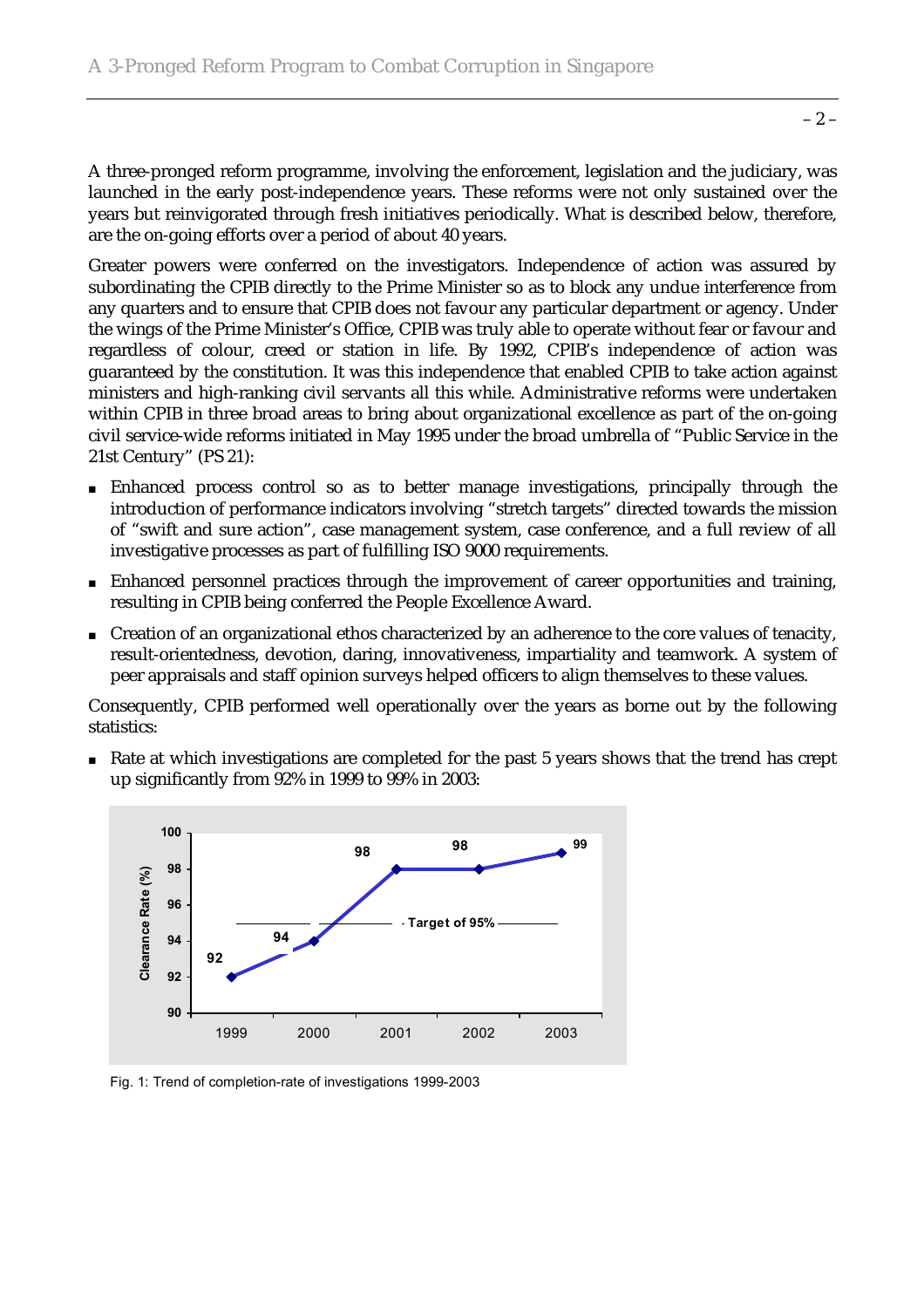- Cycle-time or time taken to complete an investigation shows an improving trend over the last 5 years, such that at the end of 2003
	- 67% of cases were cleared within 30 days or less
	- 94% of cases were cleared within 60 days or less
	- 98% of cases were cleared within 90 days or less



Fig. 2: Cycle-time to complete investigations 1999-2003

■ The prosecution rate for highly pursuable cases (i.e. those with high solvability factors) exceeds the target of 80% set prior to 2003 and 85% with effect from 2003.



Fig. 3: Percentage of Highly Pursuable Cases resulting in court or disciplinary action 1997-2003

– 3 –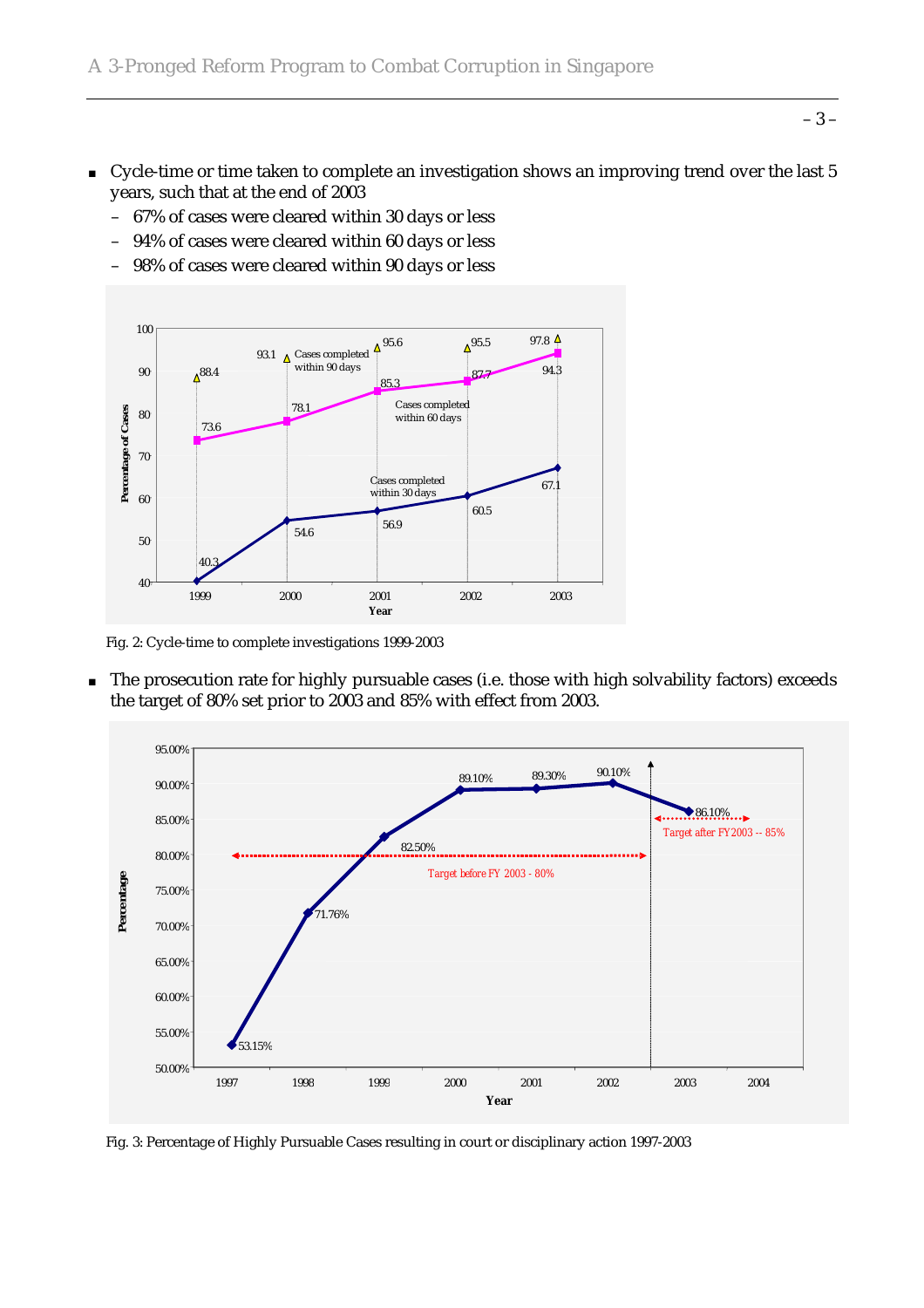#### **Enforcement-friendly laws**

The laws were revamped to make the detection of corruption easier and to deter and punish severely those who engage in it. It is particularly necessary that the laws are made enforcementfriendly to provide CPIB the necessary enforcement-teeth because corrupt practices, by their very nature, render the collection of evidence and the eventual conviction by a Court difficult. As a consensual offence, there is always a satisfied giver and a satisfied taker in a bribery offence. The legislative reforms enhanced the law in the following aspects:

- "gratification" is so broadly defined that it covers a whole multitude of sins as it embraces, inter alia, "favour or advantage of any description whatsoever".
- a presumption that any gratification received by a public officer from a person who has or seek to have dealings with him or the department, is deemed to have been received corruptly, shifting the burden of proof to the defence;
- an acceptor of a gratification can be guilty even if he does not have the power, right or opportunity to return the favour;
- the "accomplice-rule" which views the evidence of an accomplice as unworthy of credit unless corroborated, is removed;
- wealth disproportionate to income is admitted as corroborative evidence of corruption in a trial;
- the Public Prosecutor can order any other public officers or persons who can assist in the investigation of a public officer, to furnish sworn statements, specifying property belonging to him, his spouse and children, including money and property transferred out of Singapore;
- every person under investigation is legally obliged to provide information;
- the Public Prosecutor can obtain information from the Comptroller of Income Tax on anyone under investigation;
- extra-territorial jurisdiction can be exercised against Singapore citizens committing corruption offences outside Singapore;
- punishment is sufficiently deterrent. A single charge attracts a maximum fine of SGD 100,000 (approx. USD 60.000) or an imprisonment term not exceeding five years or both. For offences involving government contracts or those involving bribery of a Member of Parliament, the maximum jail term is extended to seven years, while the maximum fine remains SGD 100,000. A penalty equal to the amount of bribe taken shall also be imposed. The Corruption, Drug Trafficking and other Serious Crimes (Confiscation of Benefits) Act can be invoked to confiscate any benefits derived from corruption from anyone convicted of the crime.

The law continues to be reviewed periodically. Action is now underway to further review the law to provide a more rigorous definition of a corrupt act and to tidy up various newly-found loopholes that surfaced through experience over the years.

#### **Judicial Reforms**

The Judiciary undertakes judicial reforms independently. As the Registrar of Courts reported at the 10th UN Congress on the Prevention of Crime and the Treatment of Offenders in 2000, more than 1,000 justice-related reforms took place between 1992 and 1999. These reforms "enhanced access to justice and advanced public trust and confidence in the justice system and in the rule of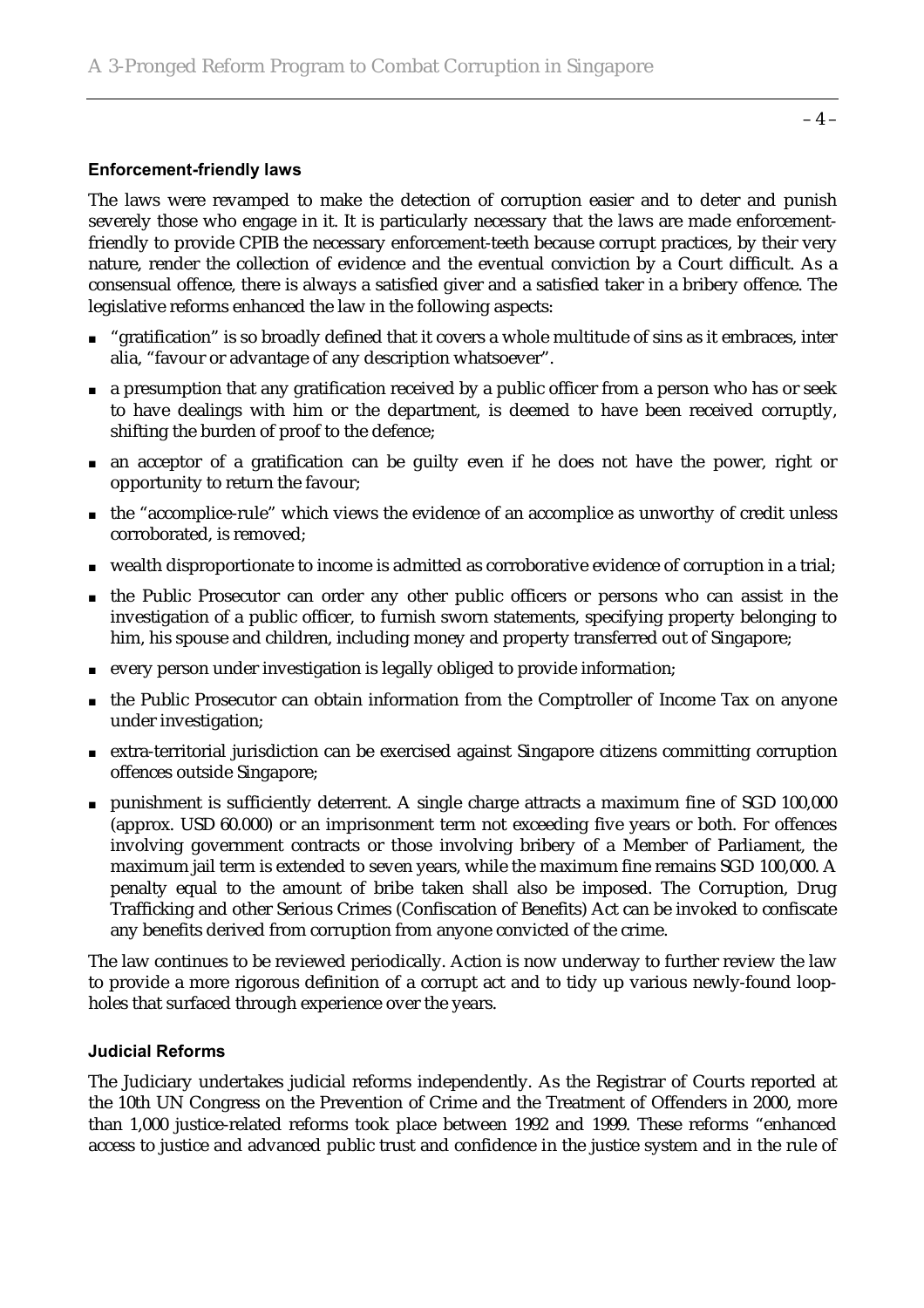the law. […] The justice processes became more transparent and visible to public scrutiny". Today the Courts practice a code of conduct which they call the "Ten Commandments". These are

- Transparency in the selection and promotion of judges based on merit, competency in legal knowledge and experience, besides publicly gazetting all promotions and appointments.
- Adequate remuneration to judges and court staff, according to salary scales prescribed by the Judges Remuneration Act.
- An independent yet accountable Judiciary. The Courts are free of any external interference in the judicial decision making process. At the same time, the Judiciary is subject to external audits to ensure accountability in the courts' use of public resources.
- A coherent system of case management which eliminates backlog and shortens waiting time, rendering the Judiciary almost invulnerable to mismanagement of cases.
- A Justices' Scorecard for the Judiciary and the Judges which rigorously tracks performance measured through time-based, volume-based and disposal-based indicators.
- Consistent and objective criteria in the administration of justice, including the establishment of a centralised sentencing court, standardised composition fees and fines and the application of tariffs in sentencing, etc.
- Clear ethical markers and guidelines for the Judges, comprising the Judges' Oath of Office, Judicial Ethics Reference Committee Report, Code of Judiciary Ethics and the Government's Instruction Manual.
- A common vision for the Judiciary and Leadership by Example by the Chief Justice provides unity of vision and purpose. This checks any likely corrupt tendencies arising from uncertainties and uncoordinated action.
- Transparency in the justice process as all court proceedings are open, public hearings. Decisions are documented and subject to public scrutiny. Both the prosecution and the defence can appeal against any decision made by the Courts.
- Learn from forward-looking institutions, through the forging of strategic partnership with forward looking, progressive judiciaries and justice-related institutions.

Aided by some tough laws, the judiciary is intent on creating a regime of punishment that is deterrent enough to hit home the maxim that corruption does not pay. In the words of the Chief Justice: "The Government recognises that deterrence remains the cornerstone of our penal philosophy. Our sentencing policies must continue to reflect the importance of public order and discipline. The criminal justice system must bear down on the recidivist. The framework for benchmark sentence should be consistently reviewed and refined, in the light of evolving criminal trends."

Consistently over the last five years, Singapore has attained high conviction rates to back this penal philosophy. The average is above 95%, with the figure peaking at around 99% in 2002 and 2003. Resulting from all the judicial reforms, our judiciary has been rated as No. 1 in the world by the World Bank since 1997.

#### **Strategic Effects of Reforms**

The reforms ensure effectiveness in enforcement, legislation and adjudication. Effective enforcement, effective legislation and effective adjudication form 3 of the 4 pillars of corruption-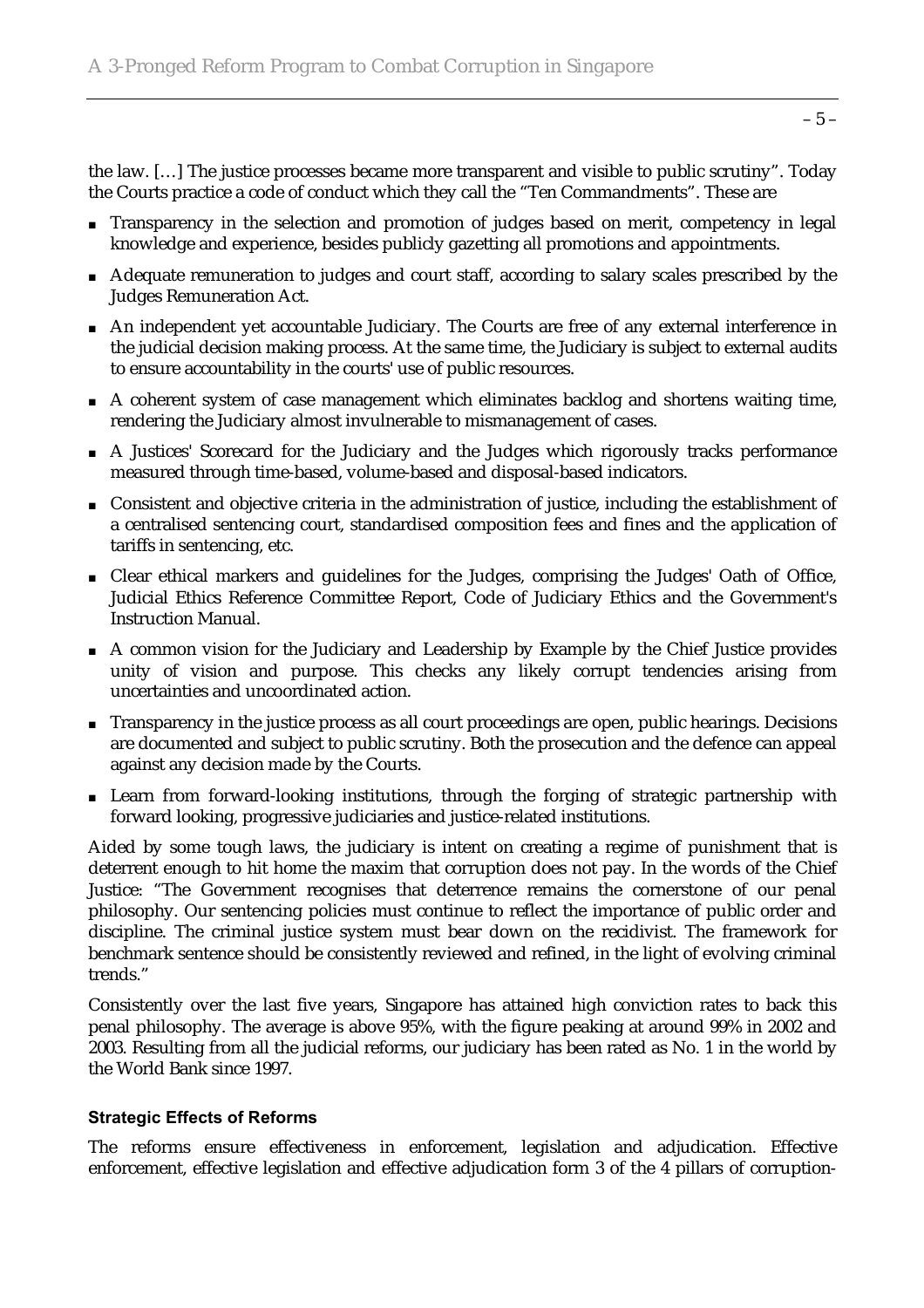– 6 –

control in Singapore with political will providing the necessary foundation and the other pillar being effective administration. Amending the law to remove loopholes to make the detection and conviction of offenders easier is strategic in that this automatically resulted in more effective adjudication and enforcement.

The reform programmes were driven top-down by Government, spurred on by an intense political will. Corruption-control in Singapore is a state-imperative. It is also a Government initiative, a Government sponsored endeavour, trickling down from the top, rather than bubbling up from the ground. Success was hence better assured. The entire civil service executed the reforms through the steersmanship of the Anti-Corruption Advisory Committee formed in 1973 and disbanded in 1975 after its initial tasks were completed. It comprised the heads of the respective ministries, known as Permanent Secretaries, under the chairmanship of the Head of the Civil Service. Everyone was galvanized right from the start as the directive by Government to wipe out corruption assumed the weight of an imperial edict. Personal example set by the Government provides immense moral authority for the anti-corruption movement. This, together with an almost obsessive desire to succeed, is largely instrumental in sustaining the entire anti-corruption programme.

### **Conflict Resolution and Sustaining the Effort**

Consequent to the patronage and drive from the top by Government, the reform programmes jump-started without having to contend with the attendant problems of consensus building and conflict-group management, which bedevils most reform efforts. As the ruling government enjoys 40 years of unbroken reign, Singapore, consequently benefited from 40 years of sustained anticorruption work. The importance of sustaining the anti-corruption movement is succinctly put as follows by Mr. Lee Kuan Yew: "There is no greater compliment that a man can pay to himself and to his group than to pass the torch on to like-minded people, fired by the same ideals, but younger, more vigorous, more capable to meet a more contemporary situation." and "We have not become decadent and corrupt after 41 years in office. The old guard sets high standards; the new guard has to maintain this self-discipline and integrity in the midst of growing affluence. Otherwise, the Singapore story will not have a happy ending."

#### **Securing Public Support**

The public, generally the victims of corruption, benefited from the anti-corruption program and rallied strongly behind the efforts. By the 60's and the 70's, Singapore began to enjoy success in its anti-corruption programme. Success begets success. The public appreciated immensely, a new public service that is free of all encumbrances of a previously corruption-rife situation. It whetted their appetite for further corruption control. Demands when met resulted in even higher expectations, touching off a virtuous cycle.

#### **Success Factors: Lessons Learnt**

Political will is the corner-stone of any anti-corruption movement and is the foundation of success. It provides the necessary climate for the growth and sustenance of the anti-corruption movement. Spurred by a strong political will, the government assumes ownership of the anti-corruption movement, making it a state-sponsored endeavour. This has a decidedly better chance of success than one driven by interest-groups which are inevitably fractious, with contending groupinterests. Worse still, any government possesses enough firepower to crush the efforts of even the most purpose-driven anti-corruption agency.